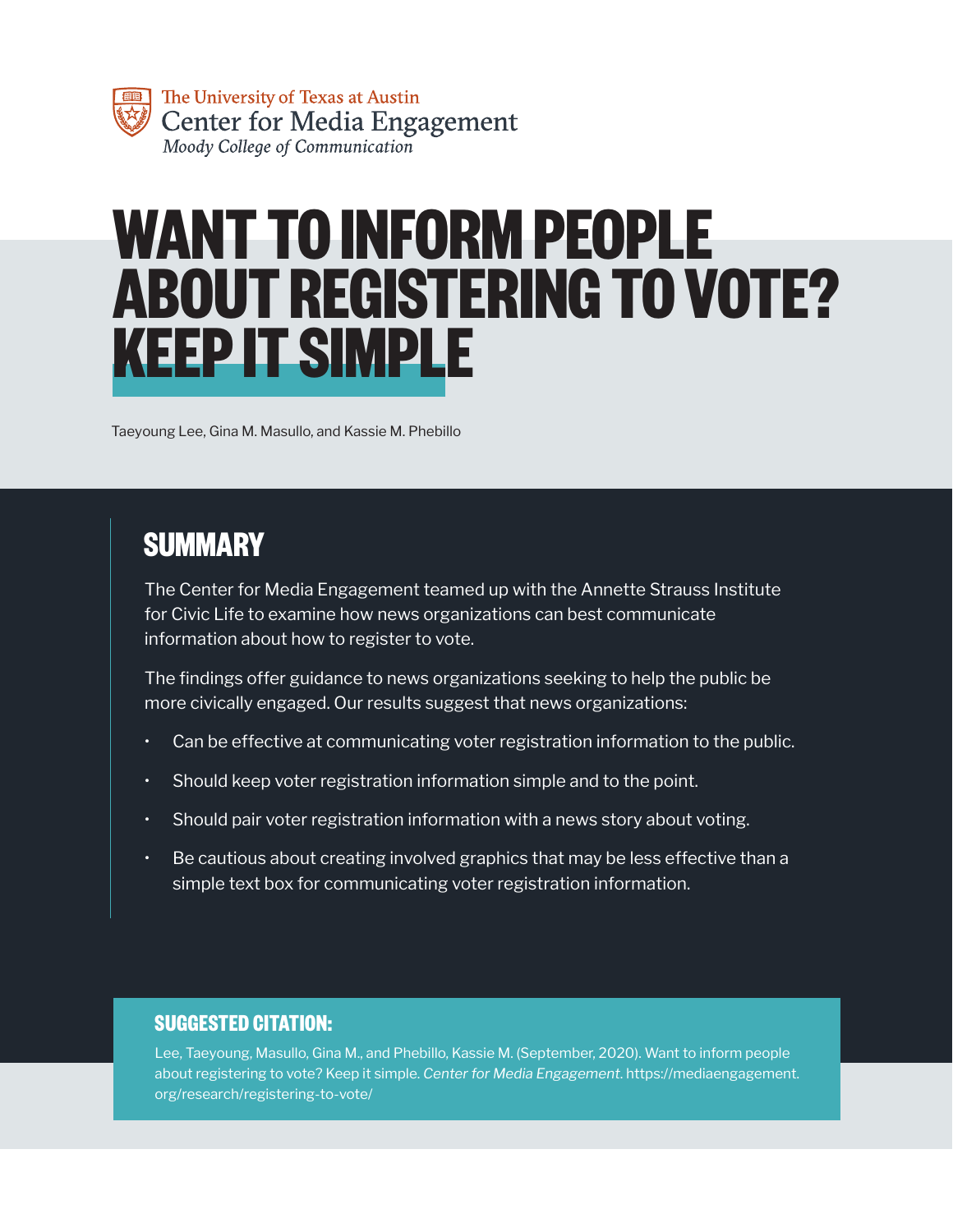# <span id="page-1-0"></span>**THE PROBLEM**

Voter turnout in the United States has lagged for decades, $<sup>1</sup>$  $<sup>1</sup>$  $<sup>1</sup>$  particularly in comparison to</sup> other democratic countries.[2](#page-7-0) This undermines the public's ability to participate in the most essential aspect of the democratic process – voting. The problem has been particularly pronounced in Texas, which had been ranked 44<sup>th</sup> worst for voter registration and 47<sup>th</sup> worst for voter turnout,<sup>3</sup> although the state has recently broken records for voter registration.<sup>[4](#page-7-0)</sup>

News organizations can be part of the solution to this problem. The Center for Media Engagement teamed up with the [Annette Strauss Institute for Civic Life](https://moody.utexas.edu/centers/strauss) to examine how news organizations can best communicate information about how to register to vote. We conducted an experiment where we compared different types of messages about how to register to vote – a text box, a colorful graphic, or an interactive tool – to see which was most effective at helping people "feel informed about registering to vote," "feel qualified to vote," "feel like voting makes a difference," "feel knowledgeable about registering to vote in Texas," and "feel likely to vote."[5](#page-7-0) The Democracy Fund funded this project.

## **KEY FINDINGS**

- Across the three types of graphics we tested, a simple text box with information about voting was most effective at making people "feel informed about registering to vote."
- The text box was also more effective than a story alone in making people "feel qualified to vote."
- Pairing a news story about voting with a graphic that explained how to register to vote – a text box, a colorful graphic, or an interactive tool – was more effective at making people "feel informed about registering to vote" than any element presented alone.
- None of the elements made people "feel likely to vote," "feel knowledgeable about registering to vote in Texas," or "feel like voting makes a difference."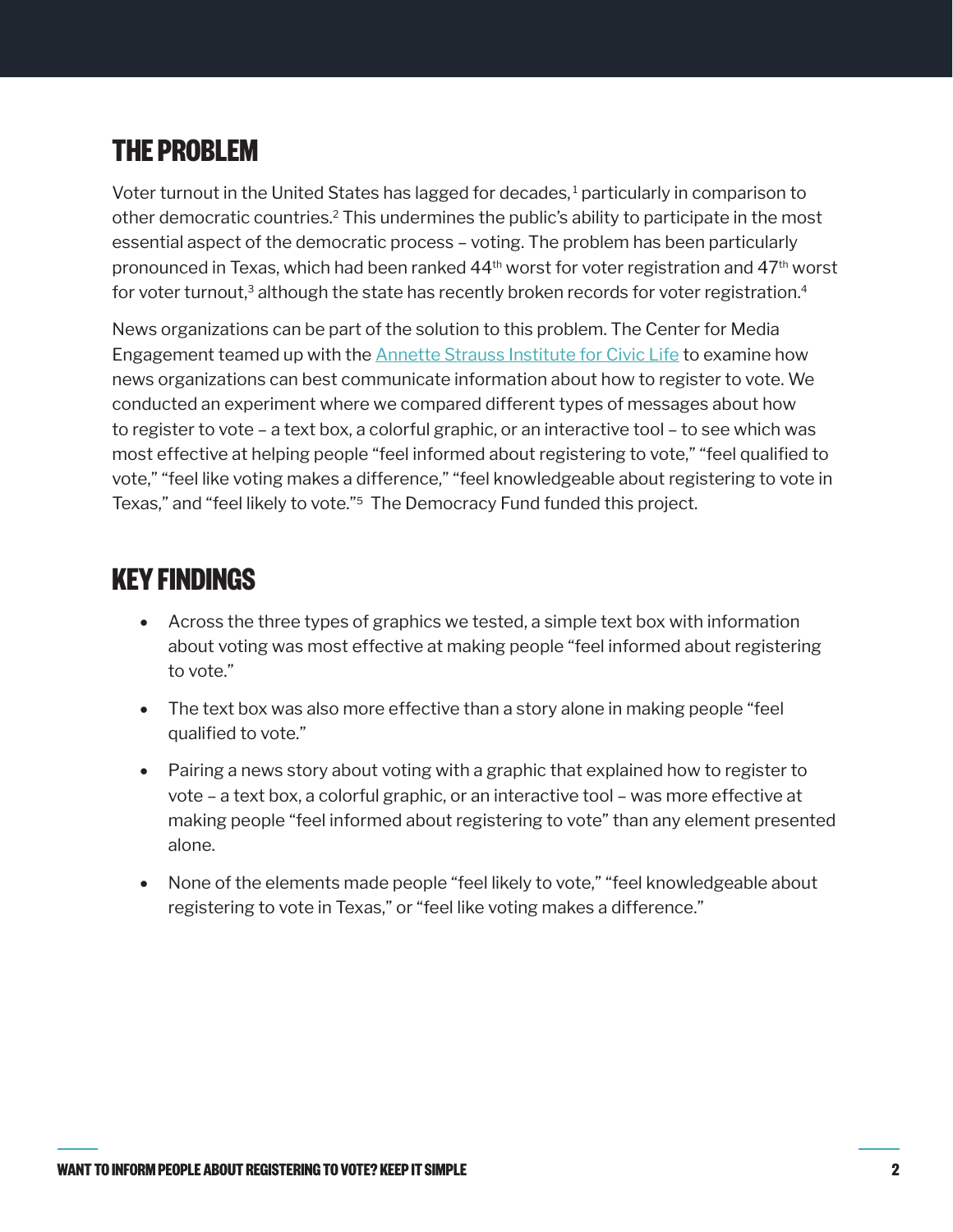# **IMPLICATIONS**

The findings of this study offer guidance to news organizations seeking to help the public be more civically engaged. Our results suggest that news organizations:

- Can be effective at communicating voter registration information to the public.
- Should keep voter registration information simple and to the point.
- Should pair voter registration information with a story about voting.
- Be cautious about creating involved graphics that may be less effective than a simple text box about communication voter registration information.

# **FULL FINDINGS**

This project sought to answer two questions:

- What type of graphic a text box, a colorful graphic, or an interactive tool is most effective at communicating how to register to vote?
- Is the graphic more effective when paired with a news story about voting or when shown by itself?

To answer these questions, 491 Texans were randomly assigned to view information about how to register to vote in a text box, a colorful graphic, or an interactive tool, or to view a control condition that just showed a story about voting and did not explain how to register to vote. Those who were assigned to view information with a graphic were also randomly assigned to view the information about how to register to vote either with a news story about voting or as a standalone item. In all cases, the story was about young voters. All items were posted on *The Gazette-Star,* a mock news site designed to resemble a real new site. Here is an overview of what people were shown:

- A text box that presented information about voting and provided links to more information.
- • A graphic that provided the same information but with a colorful design and illustrations.
- An interactive tool that allowed people to find out how to register to vote by answering a series of questions that walked them through the process in a virtual flow chart.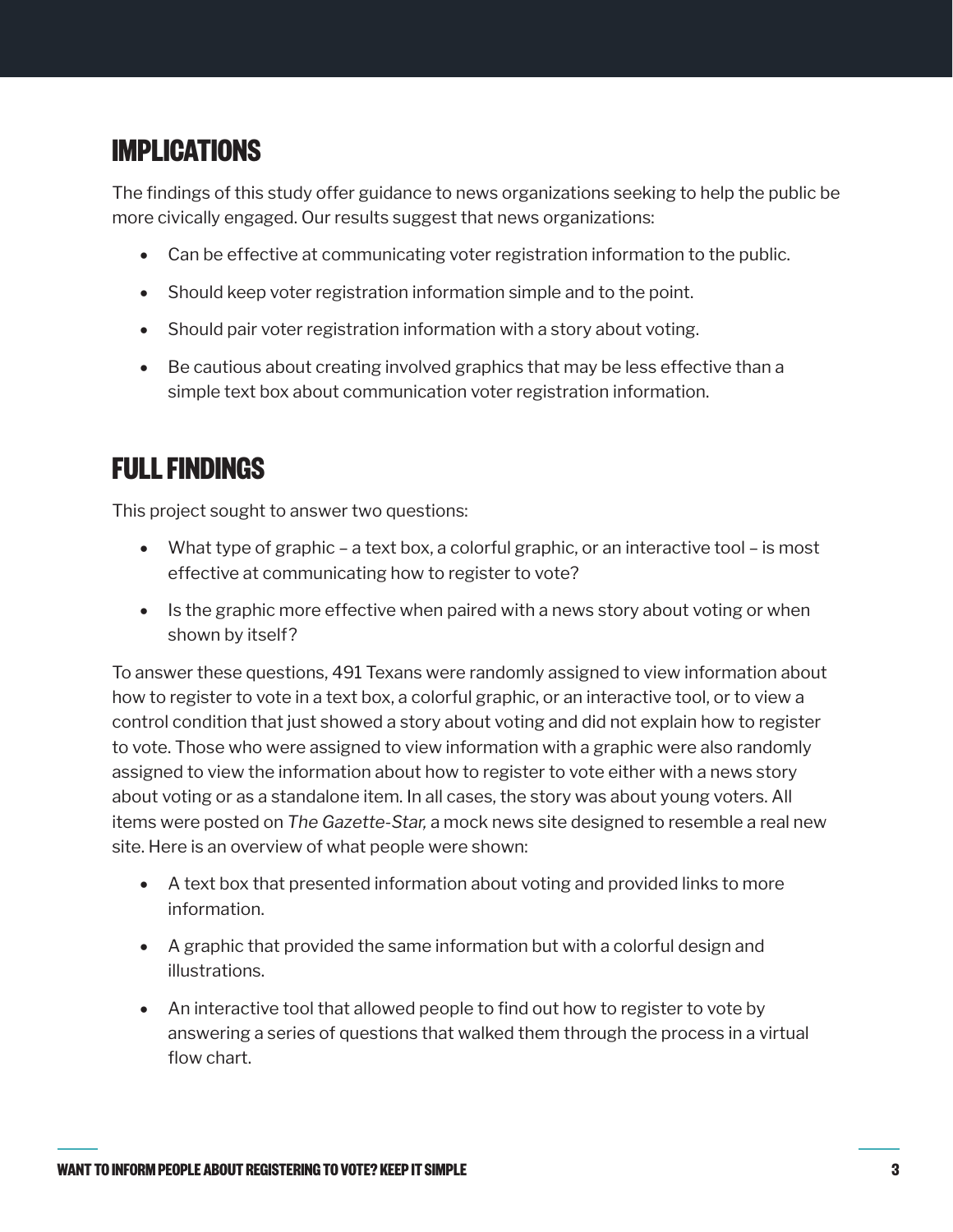<span id="page-3-0"></span>

Shown above are the graphic elements that explain how to register to vote. The left item is a text box, the center item is a colorful graphic, and the right item is a screen-grab from the interactive tool. People were shown one of these three items or a story about voting that did not explain how to register to vote. Some were shown these elements alone and some were shown these elements paired with the story.

When considering which type of message was most effective, several findings stand out:

- Providing voter registration information in a simple text box was more effective for making people "feel informed about registering to vote" than the colorful graphic, the interactive tool, or the story by itself (the control condition)[.6](#page-7-0)
- Similarly, the simple text box was more effective at making people "feel qualified" to vote" than the news story by itself, but not significantly more effective than the colorful graphic or the interactive tool.[7](#page-7-0)
- None of the elements made people "feel likely to vote," "feel knowledgeable about registering to vote in Texas," or "feel like voting makes a difference."[8](#page-7-0)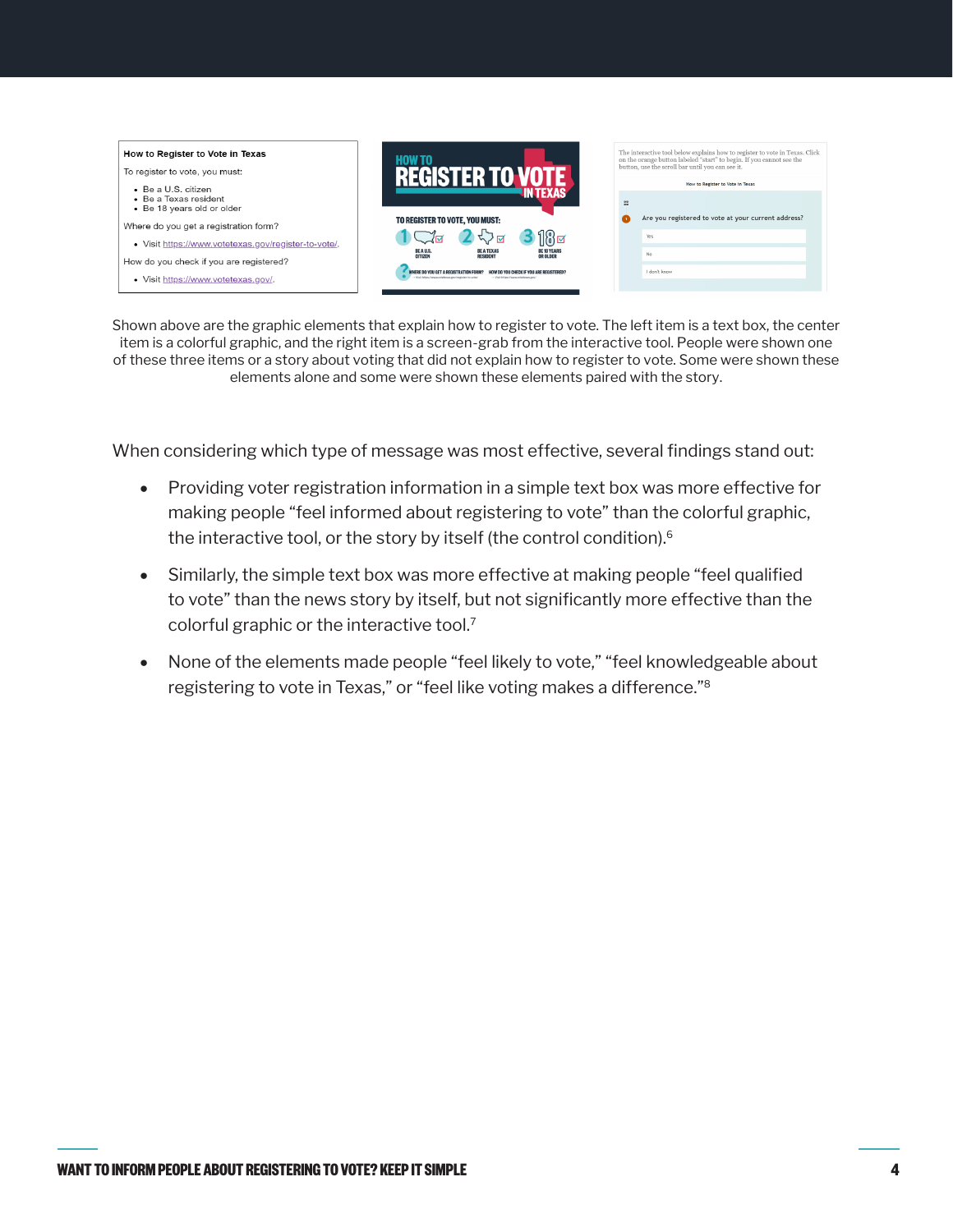<span id="page-4-0"></span>

### **Comparison of Graphics**

**Data from the Center for Media Engagement**

*Notes*: Ratings for how much people "feel informed about registering to vote" were significantly higher for the text box than for the colorful graphic, interactive tool, and the story alone at *p <* .05. Ratings for how much people "feel qualified to vote" were significantly higher for the text box than for story alone at *p* < .05, but not for the colorful graphic or interactive tool. No other significant differences were found. All questions were on a 1 to 7 scale with a higher number meaning more agreement. This graph does not show scores for "feel knowledgeable about registering in Texas" because it was measured on a 0 to 5 scale, with 5 being more knowledgeable.

When considering whether or not to pair the information about voter registration with a story, the following results stand out:

- All of the graphic elements were more effective at making people "feel informed" about how to register to vote" when paired with the news story about voting than when presented alone.<sup>[9](#page-7-0)</sup>
- Pairing the graphic with a story had no influence on "feeling qualified to vote," "feel knowledgeable about registering in Texas," "likelihood to vote," or "feel like voting makes a difference."[10](#page-7-0)

**Data from the Center for Media Engagement**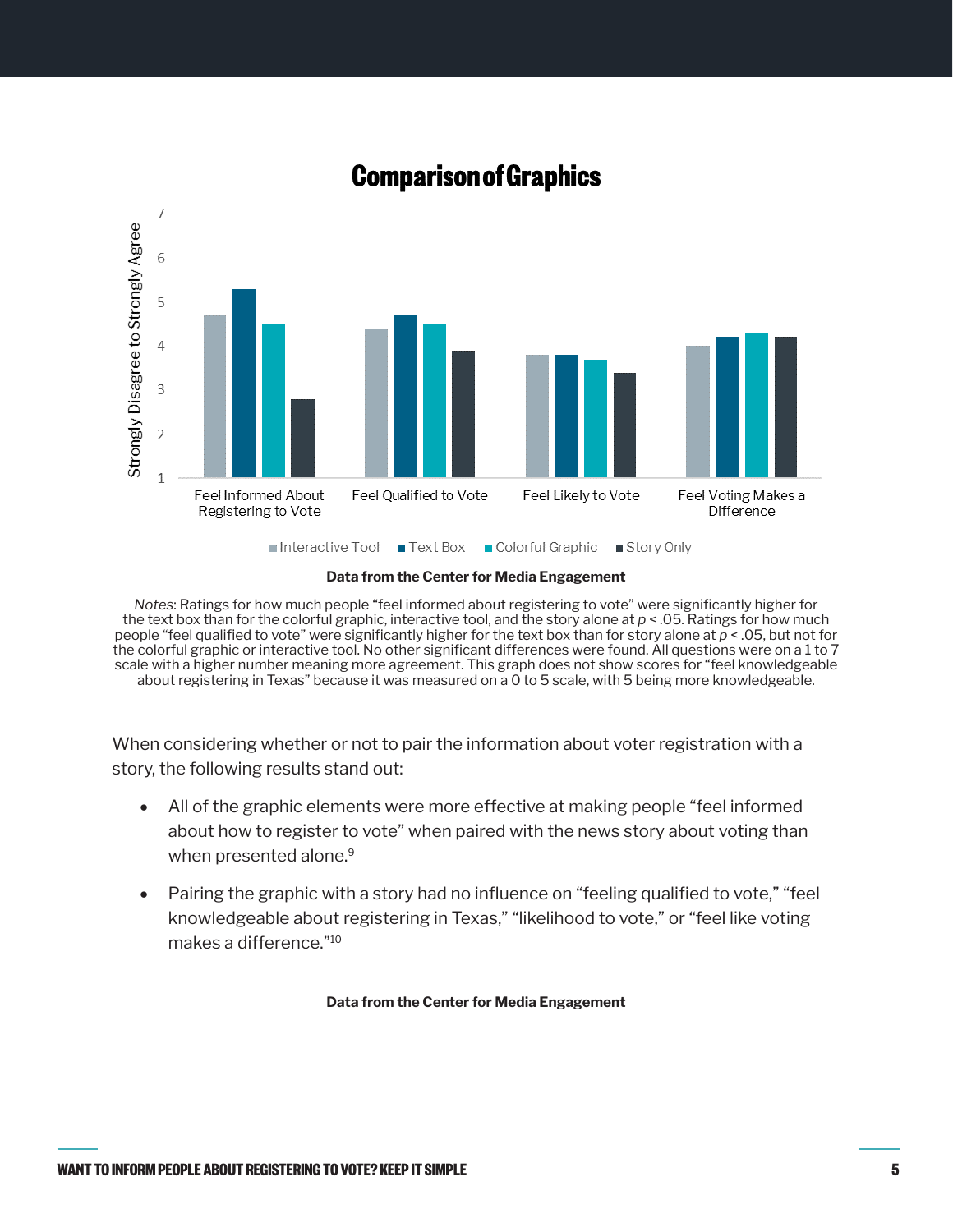<span id="page-5-0"></span>

### **Voter Registration Items Alone Versus with a Story**

*Notes*: Pairing the voter registration information with a story significantly increased "feel informed about registering to vote" at *p <* .05 but had no effect on the other variables. All questions were on a 1 to 7 scale with a higher number meaning more agreement. This graph does not show scores for "feel knowledgeable about registering in Texas" because it was measured on a 0 to 5 scale, with 5 being more knowledgeable.

## **METHODOLOGY**

The experiment was conducted from September 2 to 28, 2020[.11](#page-7-0) Participants had to be U.S. citizens, reside in Texas, be at least 18 or older, and not be registered to vote at their current address. These restrictions were in place because our project sought to test which messages about registering to vote were most effective for people who still could act on those messages[.12](#page-8-0) A total of 491 Texans met the study eligibility criteria and completed the questionnaire.[13](#page-8-0)

Participants accessed the survey through a computer link. They first viewed the voter registration information and answered a series of questions about their attitudes about and knowledge regarding the process of registering to vote, then answered demographic questions.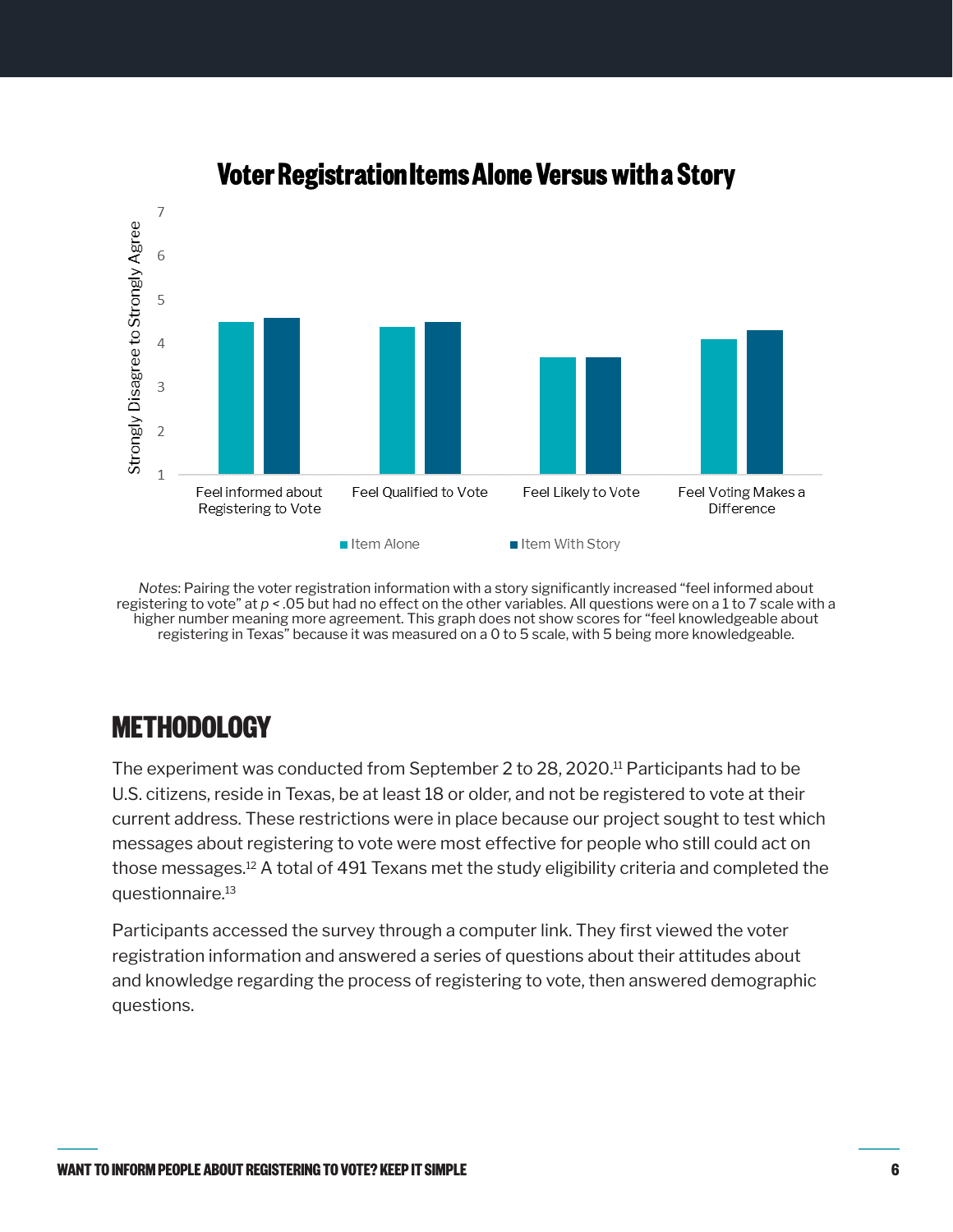#### **Participant Demographics**

|                                 | $N = 491$ |
|---------------------------------|-----------|
| Gender                          |           |
| Female                          | 59.5%     |
| Male                            | 39.7      |
| Other                           | 0.8       |
|                                 |           |
| <b>Hispanic</b>                 |           |
| No                              | 75.8      |
| Yes                             | 24.2      |
|                                 |           |
| Race                            |           |
| White                           | 71.0      |
| Black/African-American          | 9.2       |
| Asian/Pacific Islander          | 10.0      |
| American Indian                 | 2.2       |
| Other                           | 7.6       |
| Age                             |           |
| 18 to 34                        | 49.0      |
| 35 to 49                        | 30.6      |
| 50 to 64                        | 15.3      |
| 65 and older                    | 5.2       |
| <b>Education</b>                |           |
| High school degree or less      | 30.1      |
| Some college/associate's degree | 32.8      |
| Bachelor's degree or more       | 37.1      |
| <b>Household Income</b>         |           |
| Less than \$34,999              | 37.2      |
| \$35,000 to \$49,999            | 19.3      |
| \$50,000 to \$74,999            | 18.3      |
| \$75,000 or more                | 25.3      |
| <b>Political Beliefs</b>        |           |
| Democrat/Lean Democrat          | 39.9      |
|                                 | 35.4      |
| Republican/Lean Republican      |           |
| Neither or unknown              | 24.7      |

**Data from the Center for Media Engagement**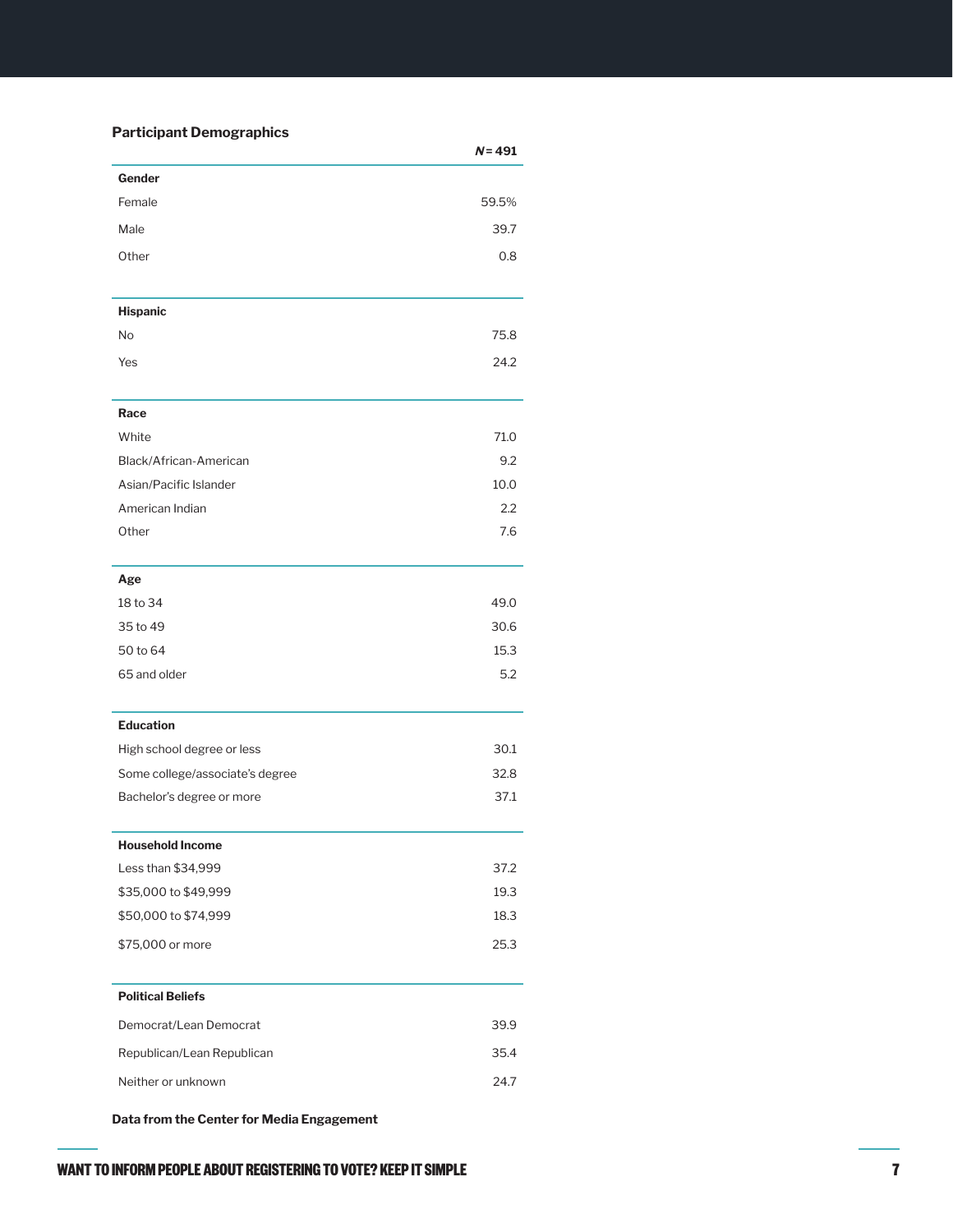## <span id="page-7-0"></span>**ENDNOTES**

<sup>1</sup> Delli Carpini, M.X., & Keeter, S. (1996). What Americans know about politics and why it matters. Yale University Press; Bailik, C. (2016, November 15). No, voter turnout wasn't way down from 2012, *FiveThirtyEight.com*, [https://fivethirtyeight.com/features/no](https://fivethirtyeight.com/features/no-voter-turnout-wasnt-way-down-from-2012/)[voter-turnout-wasnt-way-down-from-2012/](https://fivethirtyeight.com/features/no-voter-turnout-wasnt-way-down-from-2012/).

<sup>[2](#page-1-0)</sup> Desilver, D. (2016, August 6). U.S. voter turnout trails most developed countries. Pew Research Center. <u>https://www.pewresearch.</u> [org/fact-tank/2018/05/21/u-s-voter-turnout-trails-most-developed-countries/](https://www.pewresearch.org/fact-tank/2018/05/21/u-s-voter-turnout-trails-most-developed-countries/)

[3](#page-1-0) Jennings, J., & Bhandari, E.E. (2018). Lawrence, R., Wise, D., & Einsohn, E. (2013). 2018 Texas civic health index. Annette Strauss Institute. https://moody.utexas.edu/sites/default/files/2018-Texas\_Civic\_Health\_Index.pdf

[4](#page-1-0) Wallace, J. (2020, September, 22). Texas shatters voter registration records as Trump-Biden election draws close. *Houston Chronicle.* [https://www.houstonchronicle.com/politics/texas/article/Texas-voter-registration-surges-trump-biden](https://www.houstonchronicle.com/politics/texas/article/Texas-voter-registration-surges-trump-biden-record-15586286.php)[record-15586286.php](https://www.houstonchronicle.com/politics/texas/article/Texas-voter-registration-surges-trump-biden-record-15586286.php)

<sup>[5](#page-1-0)</sup> Initially, we conducted a principal component analysis (PCA) with promax rotation of all potential dependent variable measures, which suggested the measures loaded on four factors, which became our four dependent variables. "Feel likely to vote" did not load on any of these four factors, so it is treated as a single-item measure. All these variables were measured by asking people to rate their agreement or disagreement on a 1(*strongly disagree*) to 7 (*strongly agree*) scale, except "feel knowledgeable about registering in Texas" and "feel likely to vote." "Feel informed about registering to vote" was measured with three statements: "The information I have just viewed has told me all I need to know about how to register to vote," "The information I have just viewed has told me all I need to know about voter eligibility in Texas," and "The information I have just viewed has told me all I need to know about how to get a voter registration form" [*M* = 4.54, *SD* = 1.70, Cronbach's *α* = 0.90]. "Feel qualified to vote" was measured with four statements that were averaged together: "I consider myself well qualified to vote," "I think I am better informed about voting than most people," "I feel that I have a pretty good understanding of voter eligibility requirements in Texas," and "If a friend asked me about how to register to vote, I feel I would have enough information to help my friend" [*M* = 4.44, *SD* = 1.28, Cronbach's  $\alpha$  = 0.81]. "Feel voting makes a difference" was measured with four statements that were averaged together: "Voting" gives people an effective way to influence what the government does," "I can make a difference if I participate in the election process," "My vote makes a difference," and "I have a real say in what the government does" [*M* = 4.15, *SD* = 1.65, Cronbach's *α* = 0.93]. "Feel likely to vote" was measured by asking "How likely are you to vote in the upcoming 2020 presidential election," on a 1(*very unlikely*) to 7(*very likely*) scale [*M* = 3.71, *SD* = 2.34]. "Feel knowledgeable about registering in Texas" was measured by asking participants five questions about voting that they should have learned from the voter registration information. Participants earned 1 point for each correct answer, for a possible score of 0 to 5  $[M = 2.72, SD = 0.11]$ .

<sup>[6](#page-3-0)</sup> This was tested with a multi-factorial ANOVA, *F* (3, 484) = 45.03, *p* < .001,  $\eta^2$  = 0.21. Post hoc comparisons using a Sidak correction showed significant differences between the text box and the colorful graphic, the interactive tool, and a story alone at *p*  $< 0.01$ .

<sup>[7](#page-3-0)</sup> This was tested with a multi-factorial ANOVA, *F* (3, 483) = 6.35, *p* < .001,  $\eta^2$  = 0.04. Post hoc comparisons using a Sidak correction showed significant differences between the text box and the story alone at *p* < .05, but not with the colorful graphic or the interactive tool.

 $\,^8$  $\,^8$  These were all tested using a series of multi-factorial ANOVAs, and no significant differences were found.

[9](#page-4-0) This was tested using the same multi-factorial ANOVAs described above. Results showed that voter registration information paired with a news story significantly increase how much people "feel informed about registering to vote," *F* (1, 484) = 9.74, *p* = .002,  $n^2 = 0.02$ .

<sup>10</sup> This was tested using the same multi-factorial ANOVAs described above, but no significant differences were found.

<sup>[11](#page-5-0)</sup> The Institutional Review Board at The University of Texas at Austin granted approval of the project on April 16, 2020. To get enough participants who fit the eligibility requirements, the survey experiment was distributed in various ways. We recruited participants through Dynata, a professional research company (*n* = 331); Cloud Research, which culls the higher-ranking participants from Amazon Mechanical Turk (*n*= 141); and by awarding extra credit to undergraduates at The University of Texas at Austin (*n* = 19). Initial analyses showed effects did not vary based on recruitment strategy. Dynata participants were compensated with incentives, such as gift cards, through that research firm. Cloud Research participants were paid \$1.20 each, and the undergraduates received extra credit from their professors.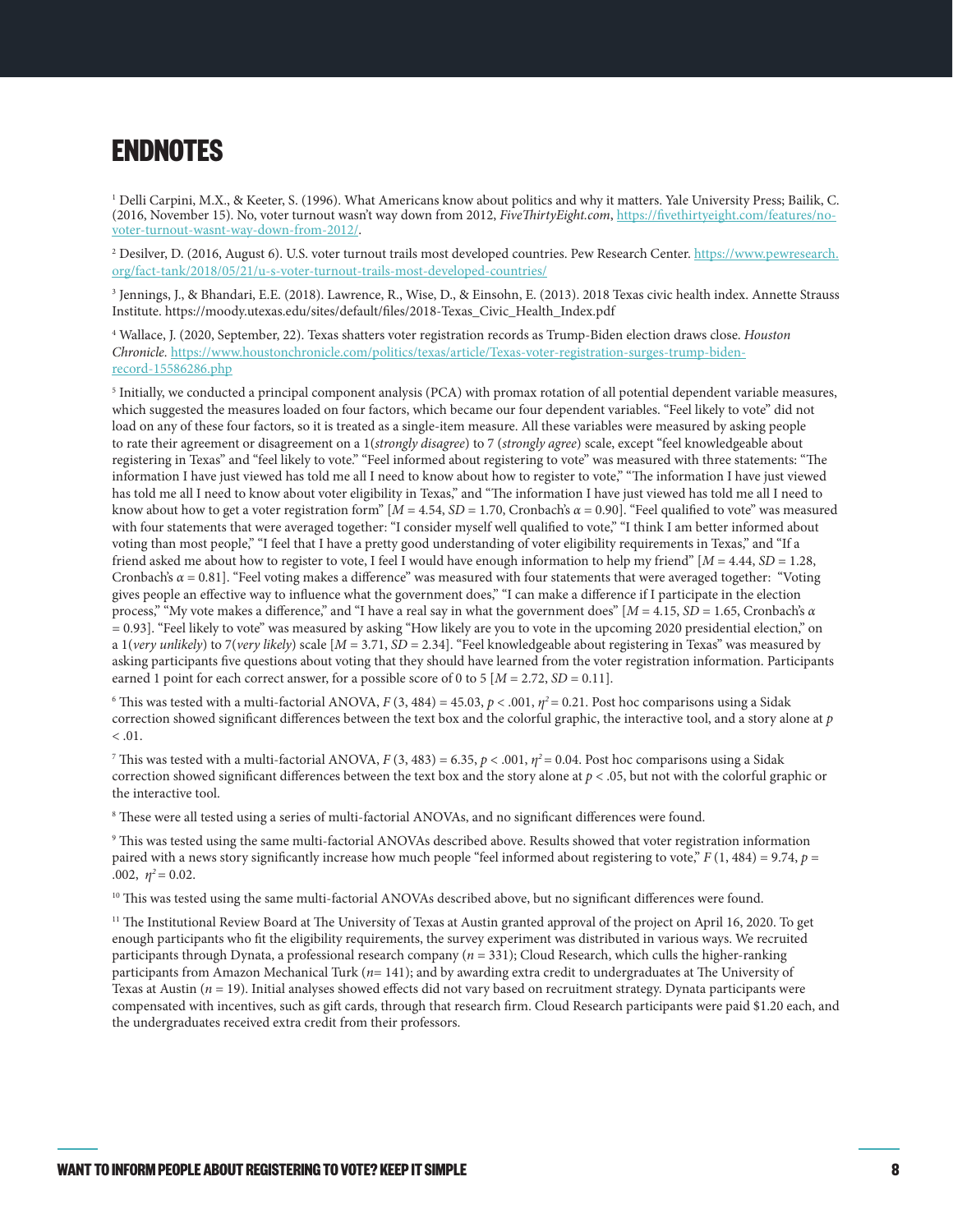<span id="page-8-0"></span><sup>[12](#page-5-0)</sup> Participants were asked a series of screening questions about residency, ZIP code, and age to assess this eligibility. For voter registration status, they were asked: "Are you registered to vote in Texas, or not?" Participants who answered "yes, at my current address," were not able to advance with the survey. Those who answered, "Yes, registered at a different address," "No, not registered," or "Don't know or don't recall" could advance.

<sup>[13](#page-5-0)</sup> Initially, 1,367 people attempted to take the survey, but data were excluded for those who appeared to complete it more than once (*n* = 89), were not Texas residents (*n* = 78), did not report a Texas ZIP code (*n* = 4), were not 18 or older (*n* = 37), were already registered to vote at their current address ( $n = 482$ ), couldn't see the stimuli ( $n = 95$ ), attempted to participate on Internet Explorer even though they were told that the survey was not optimized for that browser  $(n = 40)$ , and who failed two attention checks ( $n = 51$ ). This resulted in  $N = 491$ .